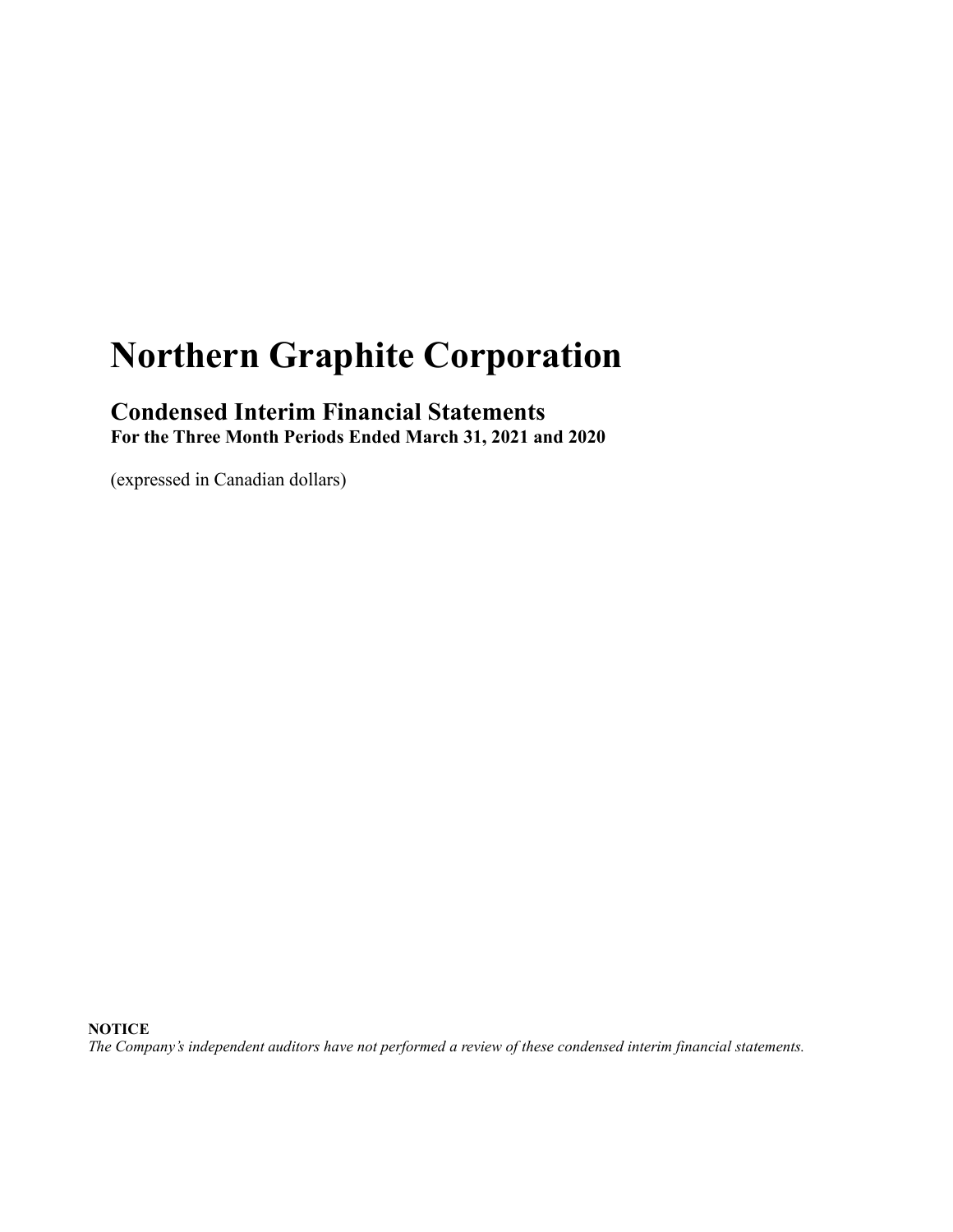# **Northern Graphite Corporation**

# **Unaudited Condensed Interim Statements of Financial Position**

(expressed in Canadian dollars)

|                                                | As at          | As at        |
|------------------------------------------------|----------------|--------------|
|                                                | March 31,      | December 31, |
|                                                | 2021           | 2020         |
|                                                | \$             | \$           |
| <b>Assets</b>                                  |                |              |
| Current                                        |                |              |
| Cash and cash equivalents                      | 4,871,161      | 1,211,575    |
| HST receivable                                 | 39,836         | 15,496       |
| Prepaid expenses and deposits                  | 105,953        | 89,185       |
| Marketable securities (note 4)                 | 609,500        | 182,708      |
|                                                | 5,626,450      | 1,498,964    |
| Marketable securities (note 4)                 |                | 153,607      |
| Reclamation deposit (note 12)                  | 845,895        | 845,145      |
| Property and equipment                         | 93,246         | 101,120      |
| Exploration and evaluation assets (note 5)     | 12,675,607     | 12,623,846   |
|                                                |                |              |
| Total assets                                   | 19,241,198     | 15,222,682   |
|                                                |                |              |
| <b>Liabilities</b>                             |                |              |
| <b>Current</b>                                 |                |              |
| Accounts payable and accrued liabilities       | 172,025        | 207,739      |
|                                                |                |              |
| Reclamation and close down provision (note 12) | 347,650        | 345,925      |
| Total liabilities                              | 519,675        | 553,664      |
|                                                |                |              |
| <b>Shareholders' equity</b>                    |                |              |
| Share capital (note 6)                         | 28,482,620     | 25,098,662   |
| Warrants (note 6)                              | 1,563,619      | 945,813      |
| Contributed surplus (note 6)                   | 2,411,966      | 2,405,345    |
| Accumulated deficit                            | (13, 736, 682) | (13,780,802) |
| Total shareholders' equity                     | 18,721,523     | 14,669,018   |
|                                                |                |              |
| Total liabilities and shareholders' equity     | 19,241,198     | 15,222,682   |

*The accompanying notes are an integral part of these condensed interim financial statements.*

#### **Approved by the Board of Directors and authorized for issue on May 25, 2021**

| (signed) Gregory Bowes | (signed) Donald Christie |
|------------------------|--------------------------|
| Director               | <b>Director</b>          |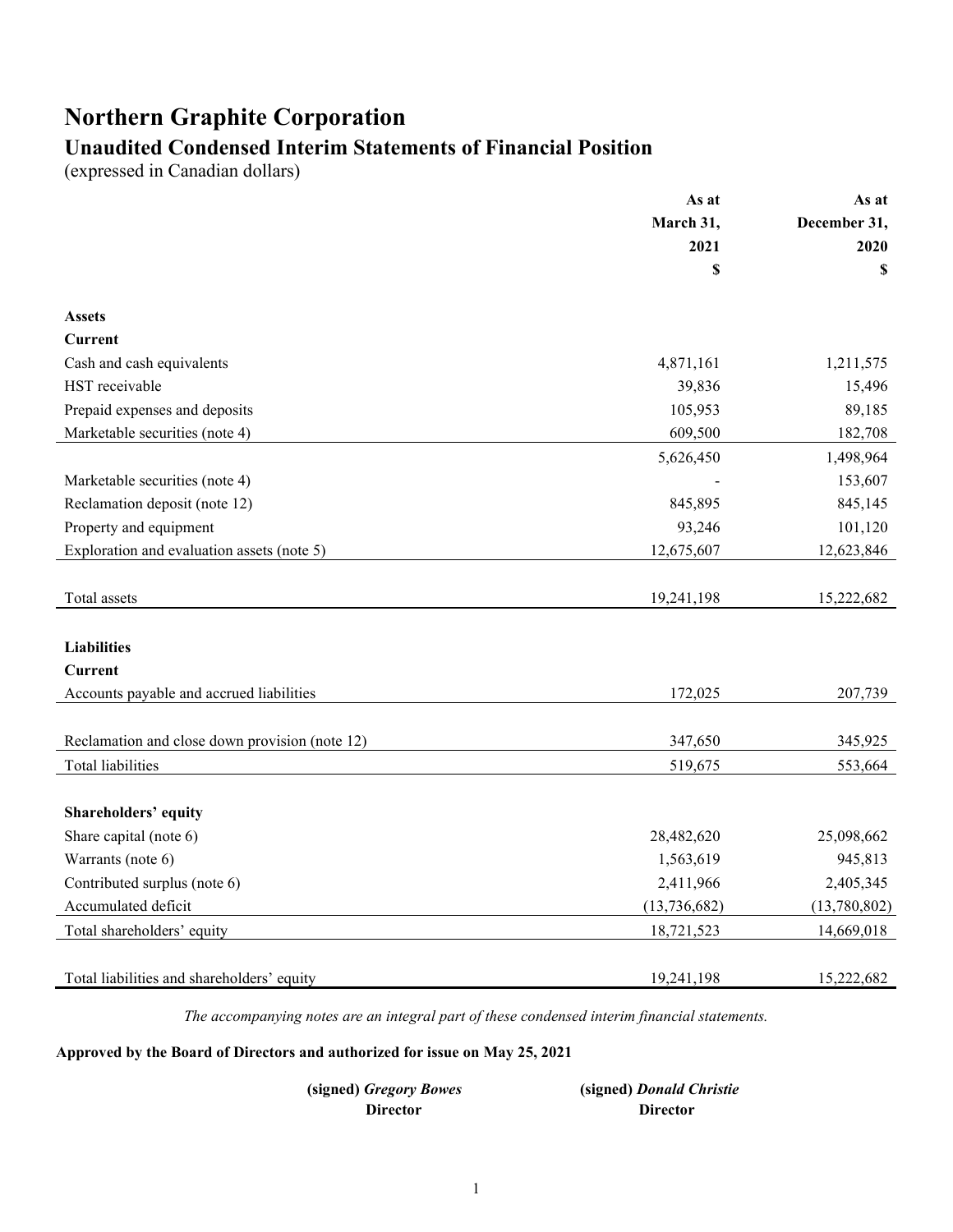# **Northern Graphite Corporation Unaudited Condensed Interim Statements of Income (Loss) and Comprehensive Income (Loss)**

(expressed in Canadian dollars)

|                                                                 | Three months ended |            |
|-----------------------------------------------------------------|--------------------|------------|
|                                                                 |                    | March 31,  |
|                                                                 | 2021               | 2020       |
|                                                                 | \$                 | \$         |
| General and administrative expenses                             |                    |            |
| Legal and audit                                                 | 8,952              | 7,831      |
| Office, management and director fees (note 10)                  | 142,463            | 88,969     |
| Promotion and investor relations                                | 47,484             | 35,257     |
| Regulatory and transfer agent                                   | 17,719             | 10,291     |
| Share-based payments (notes 6 and 10)                           | 6,621              |            |
| Depreciation                                                    | 7,874              | 8,769      |
|                                                                 | 231,113            | 151,117    |
|                                                                 |                    |            |
| <b>Loss from operations</b>                                     | (231, 113)         | (151, 117) |
| Interest income                                                 | 2,048              | 7,342      |
| Gain on marketable securities (note 4)                          | 273,185            |            |
| Income (loss) and comprehensive income (loss)<br>for the period | 44,120             | (143, 775) |
|                                                                 |                    |            |
| Income (loss) per share – basic and diluted                     | 0.00               | (0.00)     |
| Weighted average number of shares – basic and diluted           | 71,361,952         | 65,112,756 |

*The accompanying notes are an integral part of these condensed interim financial statements.*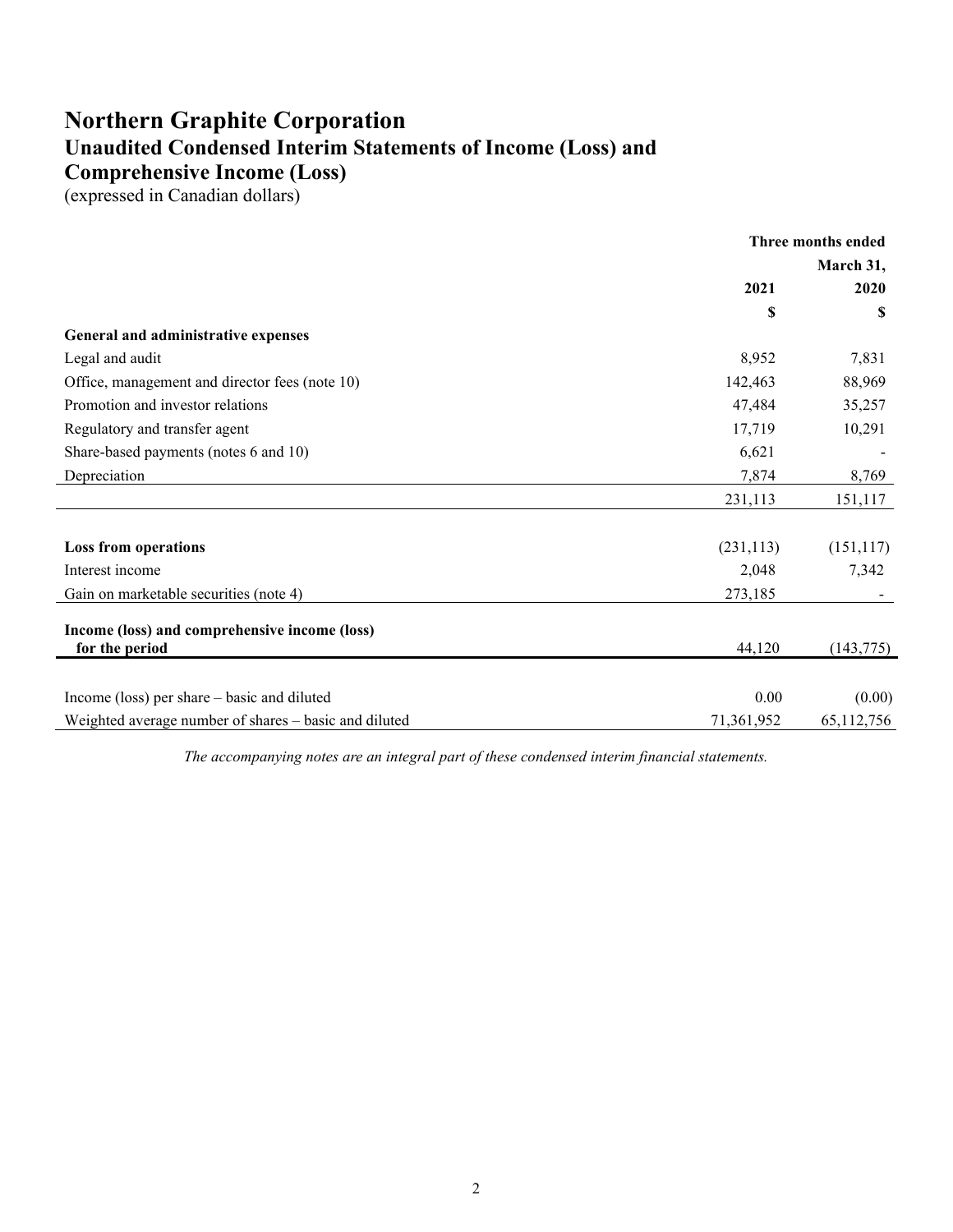# **Northern Graphite Corporation Unaudited Condensed Interim Statements of Changes in Shareholders' Equity**

(expressed in Canadian dollars)

|                                                 | Number of  |               |            | Contributed | Accumulated  |              |
|-------------------------------------------------|------------|---------------|------------|-------------|--------------|--------------|
|                                                 | shares     | Share capital | Warrants   | surplus     | deficit      | <b>Total</b> |
|                                                 |            |               | S          |             |              | S            |
| Balance, December 31, 2020                      | 65,112,756 | 25,098,662    | 945,813    | 2,362,599   | (13,072,050) | 15,335,024   |
| Issuance of common shares and warrants (note 6) | 10,688,000 | 1,816,890     | 1,175,750  |             |              | 2,992,640    |
| Share issue costs                               |            | (198, 876)    |            |             |              | (198, 876)   |
| Exercise of warrants (note 6)                   | 3,020,000  | 1,639,035     | (431, 035) |             |              | 1,208,000    |
| Expiry of warrants (note 6)                     |            | 126,909       | (126,909)  |             |              |              |
| Share-based payment expense (note 6)            |            |               |            | 6,621       |              | 6,621        |
| Income and comprehensive income for the period  |            |               |            |             | 44,120       | 44,120       |
| Balance, March 31, 2021                         | 78,820,756 | 28,482,620    | 1,563,619  | 2,411,966   | (13,736,682) | 18,721,523   |
|                                                 |            |               |            |             |              |              |
| Balance, December 31, 2019                      | 65,112,756 | 25,098,662    | 945,813    | 2,362,599   | (13,072,050) | 15,335,024   |
| Expiry of stock options (note 6)                |            |               |            | (153, 676)  | 153,676      |              |
| Loss and comprehensive loss for the period      |            |               |            |             | (143, 775)   | (143, 775)   |
| Balance, March 31, 2020                         | 65,112,756 | 25,098,662    | 945,813    | 2,208,923   | (13,062,149) | 15, 191, 249 |

*The accompanying notes are an integral part of these condensed interim financial statements.*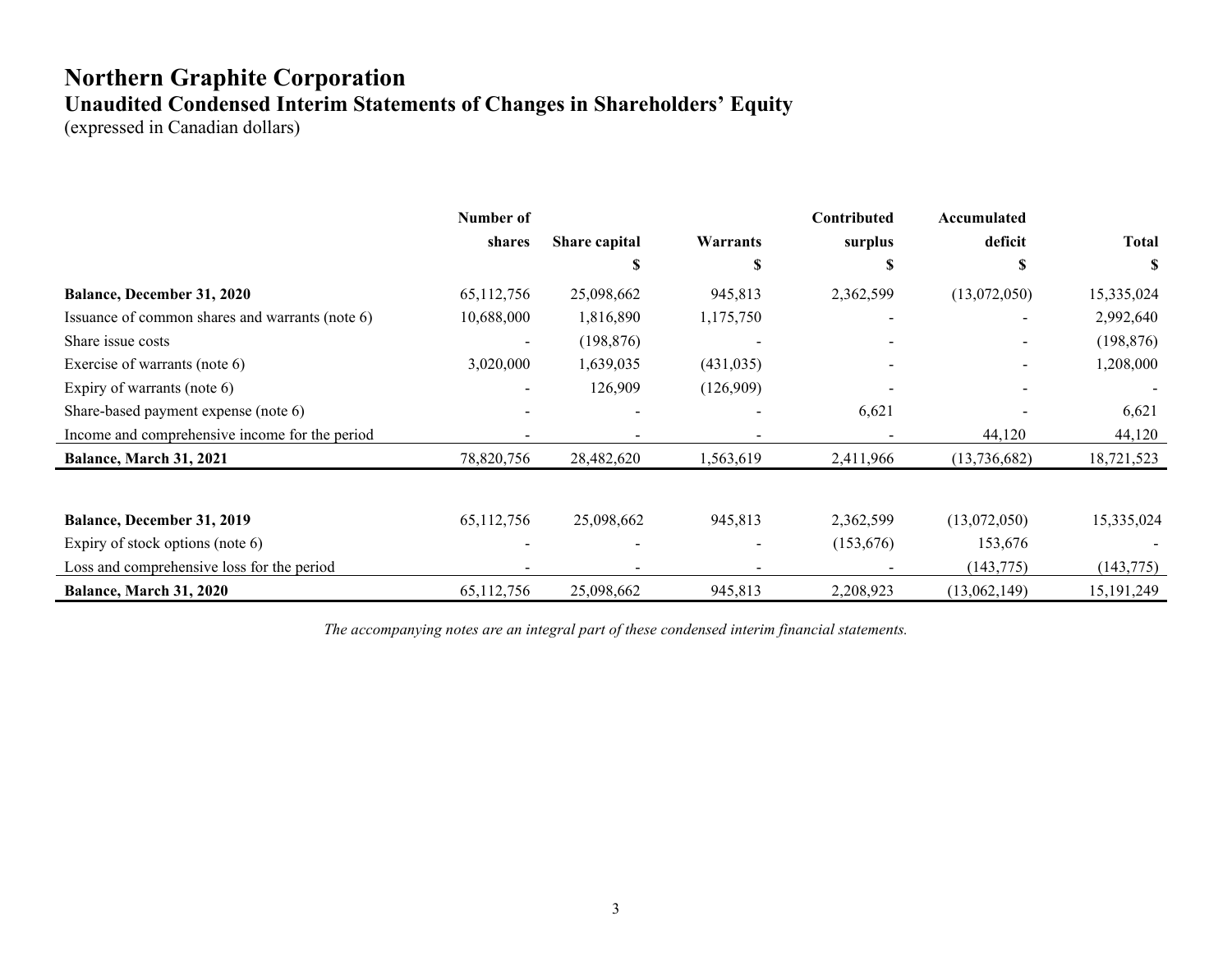# **Northern Graphite Corporation Unaudited Condensed Interim Statements of Cash Flows**

(expressed in Canadian dollars)

|                                                      | Three months ended<br>March 31, |            |
|------------------------------------------------------|---------------------------------|------------|
|                                                      | 2021                            | 2020       |
|                                                      | \$                              | S          |
| Cash provided by (used in)                           |                                 |            |
| <b>Operating activities</b>                          |                                 |            |
| Income (loss) for the period                         | 44,120                          | (143, 775) |
| Items not affecting cash:                            |                                 |            |
| Accretion of asset retirement obligation (note 12)   | 975                             | (1, 562)   |
| Unrealized gain on marketable securities (note 4)    | 273,185                         |            |
| Depreciation                                         | 7,874                           | 8,769      |
| Share-based payments (note 6)                        | 6,621                           |            |
| Change in non-cash working capital items:            |                                 |            |
| HST receivable                                       | (24, 340)                       | 6,396      |
| Prepaid expenses and deposits                        | (16,768)                        | (41,606)   |
| Accounts payable and accrued liabilities             | (52, 604)                       | (30, 808)  |
| Net cash used in operating activities                | (307, 307)                      | (202, 586) |
|                                                      |                                 |            |
| <b>Investing activities</b>                          |                                 |            |
| Exploration and evaluation costs (note 5)            | (34, 871)                       | (21,046)   |
| Net cash used in investing activities                | (34,871)                        | (21,046)   |
|                                                      |                                 |            |
| <b>Financing activities</b>                          |                                 |            |
| Issuance of common shares and warrants (note 6)      | 2,992,640                       |            |
| Share issue costs                                    | (198, 876)                      |            |
| Proceeds from exercise of warrants (note 6)          | 1,208,000                       |            |
| Net cash provided by financing activities            | 4,001,764                       |            |
|                                                      |                                 |            |
| Net increase (decrease) in cash and cash equivalents | 3,659,586                       | (223, 632) |
| Cash and cash equivalents, beginning of period       | 1,211,575                       | 1,384,798  |
| Cash and cash equivalents, end of period             | 4,871,161                       | 1,161,166  |

Supplemental cash flow information (note 8)

*The accompanying notes are an integral part of these condensed interim financial statements.*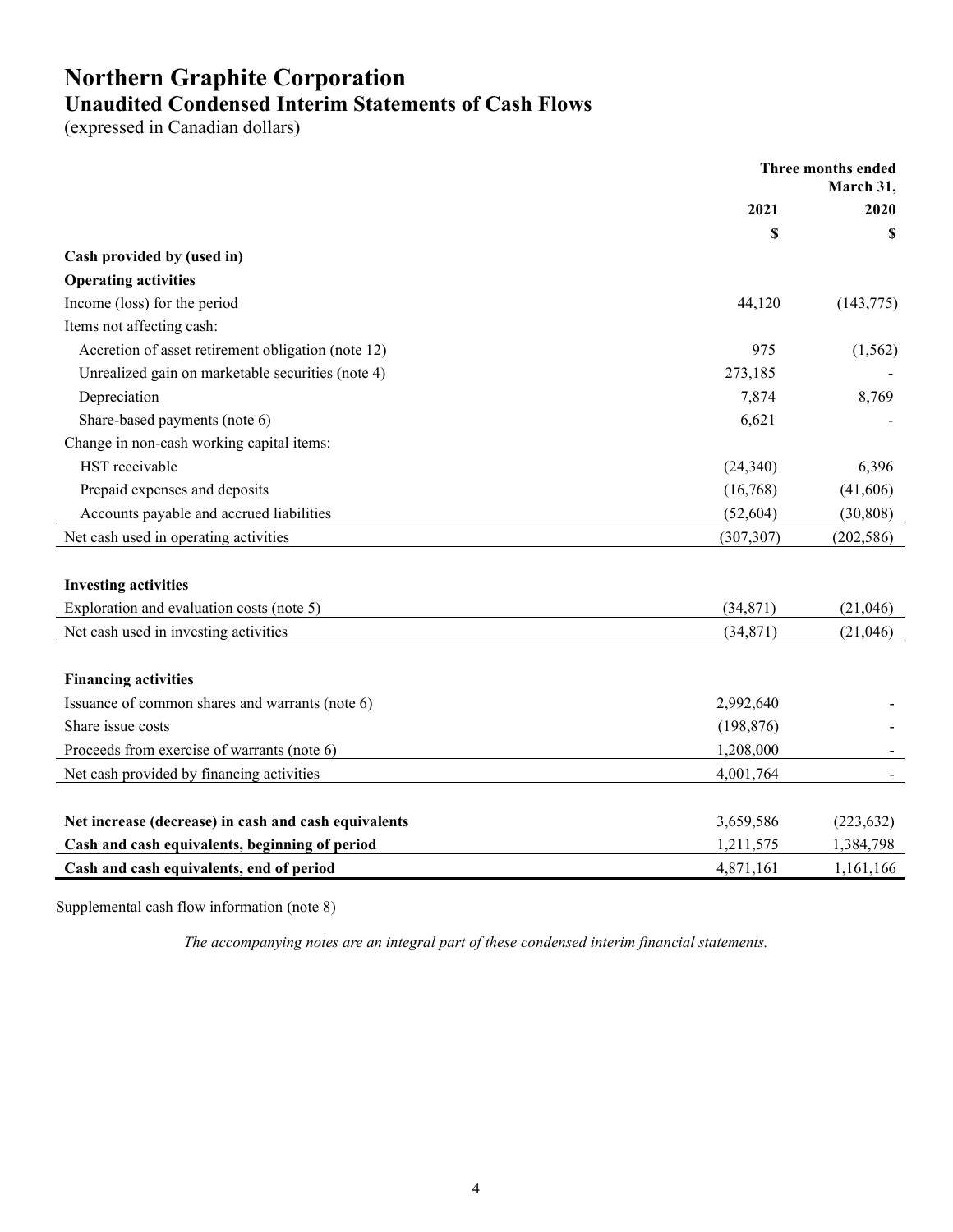(expressed in Canadian dollars)

#### *1. Corporate information*

Northern Graphite Corporation ("Northern" or the "Company") was incorporated under the laws of the Province of Ontario on February 25, 2002. Northern holds a 100% interest in the Bissett Creek Graphite Property (the "Bissett Creek Property") and is listed on the TSX Venture Exchange (symbol "NGC") and the OTC Markets (symbol "NGPHF").

The Company's registered office is Suite 6000, 1 First Canadian Place, 100 King Street West, Toronto, Ontario M5X 1E2. The Company's mailing address is P.O. Box 279, Manotick (Ottawa), Ontario K4M 1A3.

#### *2. Basis of preparation*

#### a. *Statement of compliance*

These unaudited condensed interim financial statements for the three month period ended March 31, 2021 (the "Interim Financial Statements") have been prepared in accordance with International Accounting Standard 34, Interim Financial Reporting ("IAS 34"). These Interim Financial Statements do not include all the information and disclosures required in annual financial statements and should be read in conjunction with the Company's audited annual financial statements for the years ended December 31, 2020 and 2019, which have been prepared in accordance with IFRS.

The Interim Financial Statements were approved and authorized for issue by the Board of Directors on May 25, 2021.

#### *b. Basis of measurement*

The Interim Financial Statements have been prepared on a historical cost basis except those accounts as noted in the financial instruments section (note 10). In addition, the Interim Financial Statements have been prepared using the accrual basis of accounting.

#### *c. Going concern*

The Company is an exploration stage company that generated net income of \$44,120 for the three month period ended March 31, 2021 (Year ended December 31, 2020 – loss of \$868,131) and has accumulated a deficit of \$13,736,682 since the inception of the Company. As at March 31, 2021, the Company had working capital of \$5,454,425 (December 31, 2020 – \$1,291,225). The Company's ability to continue as a going concern is dependent upon its ability to raise additional capital to continue the development of the Bissett Creek Property. During February 2021, the Company closed a non-brokered private placement financing for gross proceeds of approximately \$2,992,640. Additionally, during February and March 2021, the Company realized proceeds of \$1,208,000 from the exercise of warrants. Substantial additional capital is required to ultimately build a mine and processing plant on the Bissett Creek Property. There is a high degree of risk and many inherent uncertainties in the mining industry and there is no assurance management will be successful in its endeavors.

The Interim Financial Statements have been prepared on a going concern basis, which assumes that the Company will be able to continue in operation for the foreseeable future and will be able to realize its assets and discharge its liabilities and commitments in the normal course of business. The Company's management believes that it can continue to finance operating expenses over the next twelve months with funds on hand. The Company's discretionary activities have considerable scope for flexibility in terms of the amount and timing of expenditures. The Company will thoroughly assess all such activities before undertaking them. The Company's Interim Financial Statements do not include any adjustments that might result from negative outcomes with respect to these uncertainties.

#### *d. Functional and presentation currency*

The Company's functional and presentation currency is the Canadian dollar.

#### *e. Critical accounting estimates and judgments*

The preparation of the Interim Financial Statements requires management to make estimates and judgments that affect the reported amounts of assets and liabilities at the date of the Interim Financial Statements, and revenues and expenses for the period. By their nature, these estimates and judgments are subject to uncertainty and the effect on the Interim Financial Statements of changes in such estimates in future periods could be significant. Actual results may differ from those estimates and judgments.

#### *Significant estimates used in the preparation of the Interim Financial Statements include, but are not limited to:*

- (i) asset carrying values and impairment charges;
- (ii) the economic recoverability of exploration expenditures incurred and the probability of future economic benefits from development expenditures incurred;
- (iii) the expected costs of asset retirement obligations;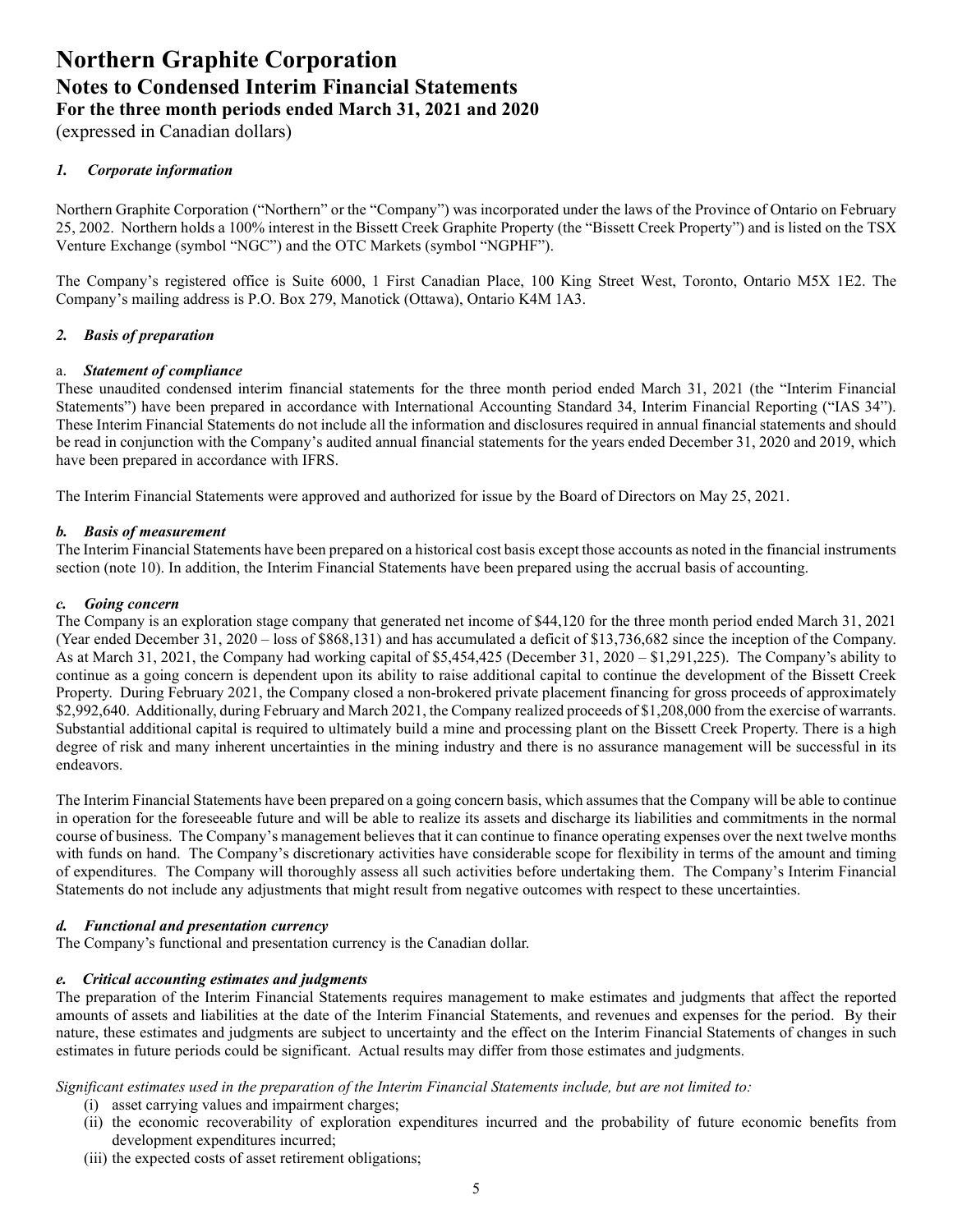(expressed in Canadian dollars)

- (iv) the valuation of marketable securities that have contractual trading restrictions that limit marketability; and
- (v) the calculation of share-based compensation and the valuation of warrants which includes the assumptions used in the Black-Scholes option pricing model including volatility, estimated forfeiture rates and expected time until exercise.

*Significant judgments used in the preparation of these Interim Financial Statements include, but are not limited to:* 

- (i) those relating to the assessment of the Company's ability to continue as a going concern;
- (ii) the useful lives and related depreciation of property and equipment;
- (iii) the identification of separately identifiable components in property and equipment where their respective cost is significant in comparison to the total cost;
- (iv) the classification of expenditures as exploration and evaluation assets; and
- (v) the recognition of deferred tax.

#### *3. Significant accounting policies*

These Interim Financial Statements have been prepared using accounting policies that are consistent with those used in the preparation of the Company's audited annual financial statements for the years ended December 31, 2020 and 2019.

#### *4. Marketable securities*

During July 2020, the Company received 2,000,000 common shares of Electric Royalties Ltd. ("ERL") under the terms of an agreement for the sale of a one percent royalty on the Bissett Creek Property to ERL (see note 5). For accounting purposes, these common shares are recorded at fair value based upon the quoted market price of ERL's common shares on the TSX Venture Exchange with a discount applied for lack of marketability relating to the security-specific trading restrictions related to these shares. Changes in the fair value are reflected in the statements of profit and loss. Of the total common shares received, 1,000,000 are restricted from trading until July 15, 2021 while 1,000,000 are restricted from trading until January 15, 2022. The following table summarizes information regarding the Company's marketable securities.

| Addition during July 2020         | 440.340    |
|-----------------------------------|------------|
| Unrealized loss                   | (104, 025) |
| <b>Balance, December 31, 2020</b> | 336,315    |
| Unrealized gain                   | 273,185    |
| <b>Balance, March 31, 2021</b>    | 609,500    |

As at December 31, 2020, a balance of \$182,708 is recorded in current assets related to these marketable securities with the balance of \$153,607 recorded in non-current assets.

The discount for lack of marketability related to marketable securities was determined using the Black-Scholes option pricing model for a put option. The significant inputs used in the fair value measurement categorized within Level 2 of the fair value hierarchy for the three month period March 31, 2021 are as follows: term of 3.5 to 9.5 months; volatility of 50.0%; and, risk-free interest rate of 0.23%.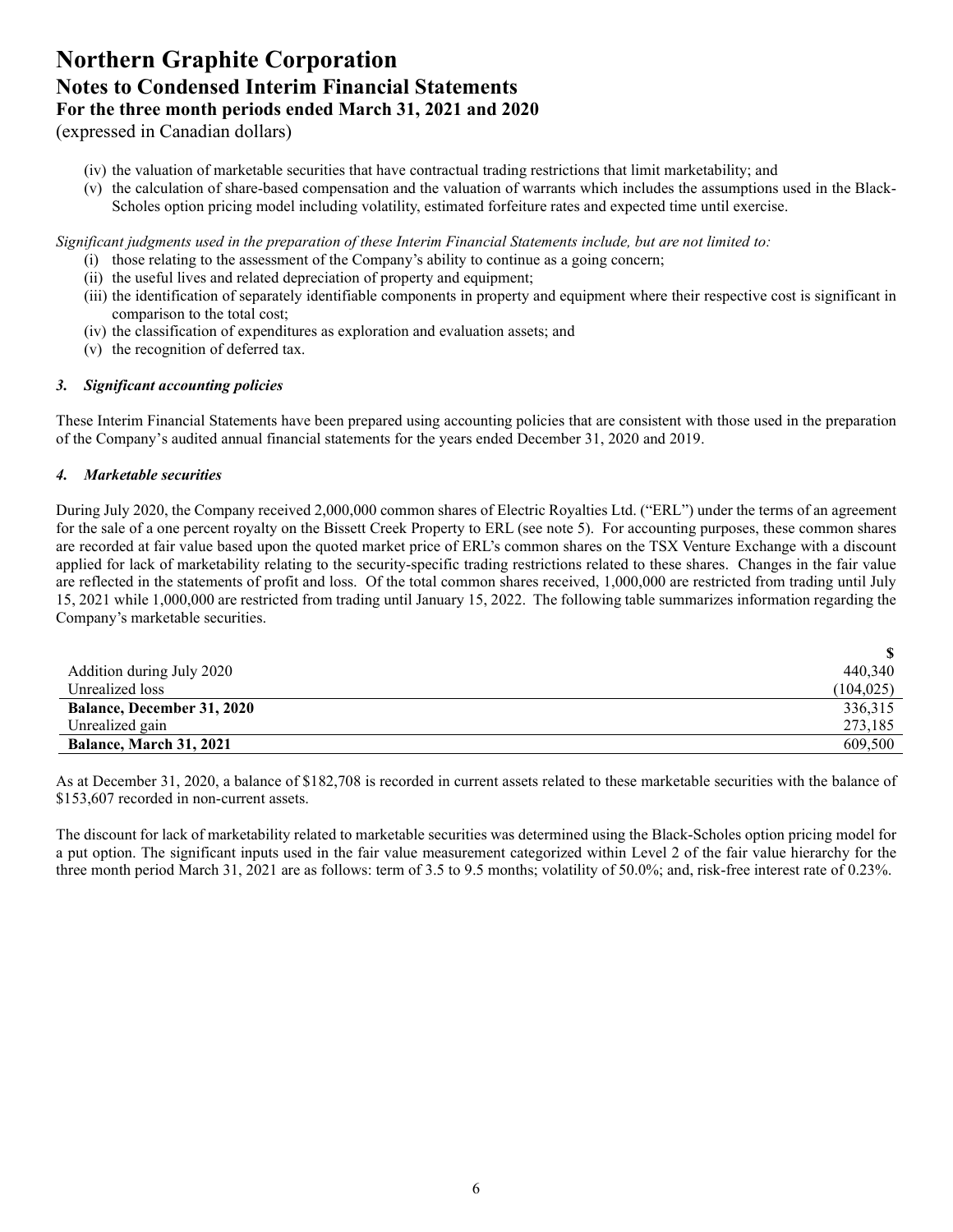(expressed in Canadian dollars)

#### *5. Exploration and evaluation assets*

The Company has a 100% interest in the Bissett Creek Property which consists of a 1,938 hectare mining lease, expiring in June, 2034, a 565 hectare mining lease, expiring in August, 2035, and 52 cells under Ontario's claim system totaling approximately 1,159 hectares. All leases and cells are located in the United Townships of Head, Clara and Maria, in the County of Renfrew, Ontario. As of March 31, 2021, accumulated costs with respect to the Bissett Creek Property consisted of the following:

| <b>Balance, December 31, 2020</b>                                                    | 12,623,846 |
|--------------------------------------------------------------------------------------|------------|
| Exploration and evaluation expenditures made from January 1, 2021 to March 31, 2021: |            |
| Environmental and mine permitting                                                    | 15.854     |
| Metallurgical                                                                        | 16.419     |
| Site costs and royalties                                                             | 19.488     |
| Balance, March 31, 2021                                                              | 12,675,607 |

As of March 31, 2020, accumulated costs with respect to the Bissett Creek Property consisted of the following:

| <b>Balance, December 31, 2019</b>                                                    | 13,344,340 |
|--------------------------------------------------------------------------------------|------------|
| Exploration and evaluation expenditures made from January 1, 2020 to March 31, 2020: |            |
| Environmental and mine permitting                                                    | 4.182      |
| Feasibility study                                                                    | 21,000     |
| Site and royalties                                                                   | 20,196     |
| <b>Balance, March 31, 2020</b>                                                       | 13,389,718 |

The Company is required to make royalty payments of \$20 per ton of graphite concentrate produced to the previous owners and is subject to a 2.5% net smelter return payable on any other minerals derived and sold from the Bissett Creek Property. An advance royalty of \$27,000 per annum is payable in semi-annual installments and is recorded in exploration and evaluation assets. The advance will be credited against any future royalty payments.

On July 15, 2020, the Company closed the sale of a one percent gross revenue royalty ("GRR") on its Bissett Creek Property to Electric Royalties Ltd. for \$500,000 in cash and two million common shares of ERL valued at \$440,340 (the "Consideration Shares", see note 4). Under the terms of the agreement, ERL also has a two-year option to acquire an additional half of one percent GRR by paying \$750,000, of which 25 percent can be paid in ERL shares. The Company has the option to buy back half of one percent of the initial GRR at any time after 12 months by returning the Consideration Shares or paying \$1.5 million in cash.

#### *6. Share capital*

#### **Authorized**

The Company is authorized to issue an unlimited number of common shares.

#### **Private placement**

On February 12, 2021, the Company closed a non-brokered private placement financing raising gross proceeds of \$2,992,640 through the sale of units at a price of \$0.28 per unit. Each unit was comprised of one common share and one-half share purchase warrant with each whole warrant entitling the holder to purchase one common share at a price of \$0.45 per share. A total of 5,344,000 warrants were issued with an expiry date of February 12, 2023. Cash finder fees of \$153,888 were paid in connection with the placement.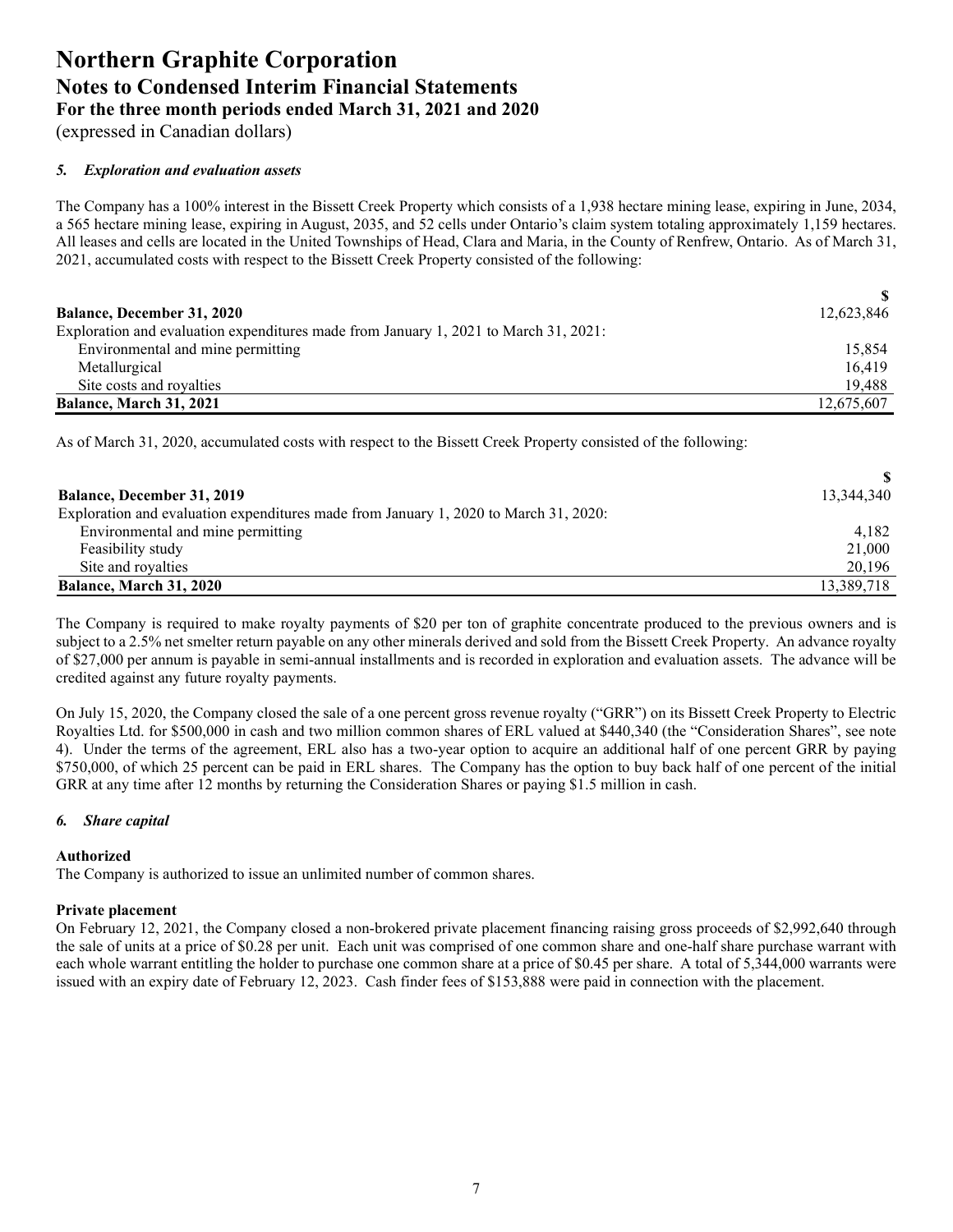(expressed in Canadian dollars)

#### **Warrants**

Information with respect to the Company's warrants is presented below:

|                                     | Number of<br>warrants | Weighted average<br>exercise price |
|-------------------------------------|-----------------------|------------------------------------|
| Balance, December 31, 2020 and 2019 | 6,200,487             | 0.47                               |
| Warrants issued                     | 5,344,000             | 0.45                               |
| Warrants exercised                  | (3,020,000)           | 0.40                               |
| Warrants expired                    | (889,166)             | 0.40                               |
| Balance, March 31, 2021             | 7,635,321             | 0.50                               |

A summary of the Company's warrants outstanding as at March 31, 2021 is presented below:

| <b>Exercise price</b> | Number of<br>warrants<br>outstanding | <b>Expiry date</b> |
|-----------------------|--------------------------------------|--------------------|
| \$0.45                | 5,344,000                            | February 12, 2023  |
| \$0.60                | 2,291,321                            | November 22, 2021  |
|                       | 7,635,321                            |                    |

As at March 31, 2021, the weighted average remaining contractual life of warrants outstanding is 1.50 years (December 31, 2020 – 0.47 years).

#### **Stock options**

The Company has adopted a stock option plan (the "Option Plan") for directors, officers, employees and consultants of the Company. Under the Option Plan, the Company may grant non-transferable stock options to purchase common shares of the Company for a period of up to ten years from the date of the grant. The maximum number of common shares reserved for issuance under the Option Plan together with any common shares reserved for issuance pursuant to any other stock options may not exceed 10% of the issued and outstanding common shares of the Company.

A summary of the Option Plan activity is presented below:

|                                   | Number of<br>options | Weighted average<br>exercise price |
|-----------------------------------|----------------------|------------------------------------|
| <b>Balance, December 31, 2019</b> | 4,000,000            | 0.45                               |
| Granted                           | 1,600,000            | 0.20                               |
| Expired                           | (850,000)            | 0.44                               |
| <b>Balance, December 31, 2020</b> | 4,750,000            | 0.39                               |
| Granted                           | 200,000              | 0.50                               |
| Balance, March 31, 2021           | 4,950,000            | 0.40                               |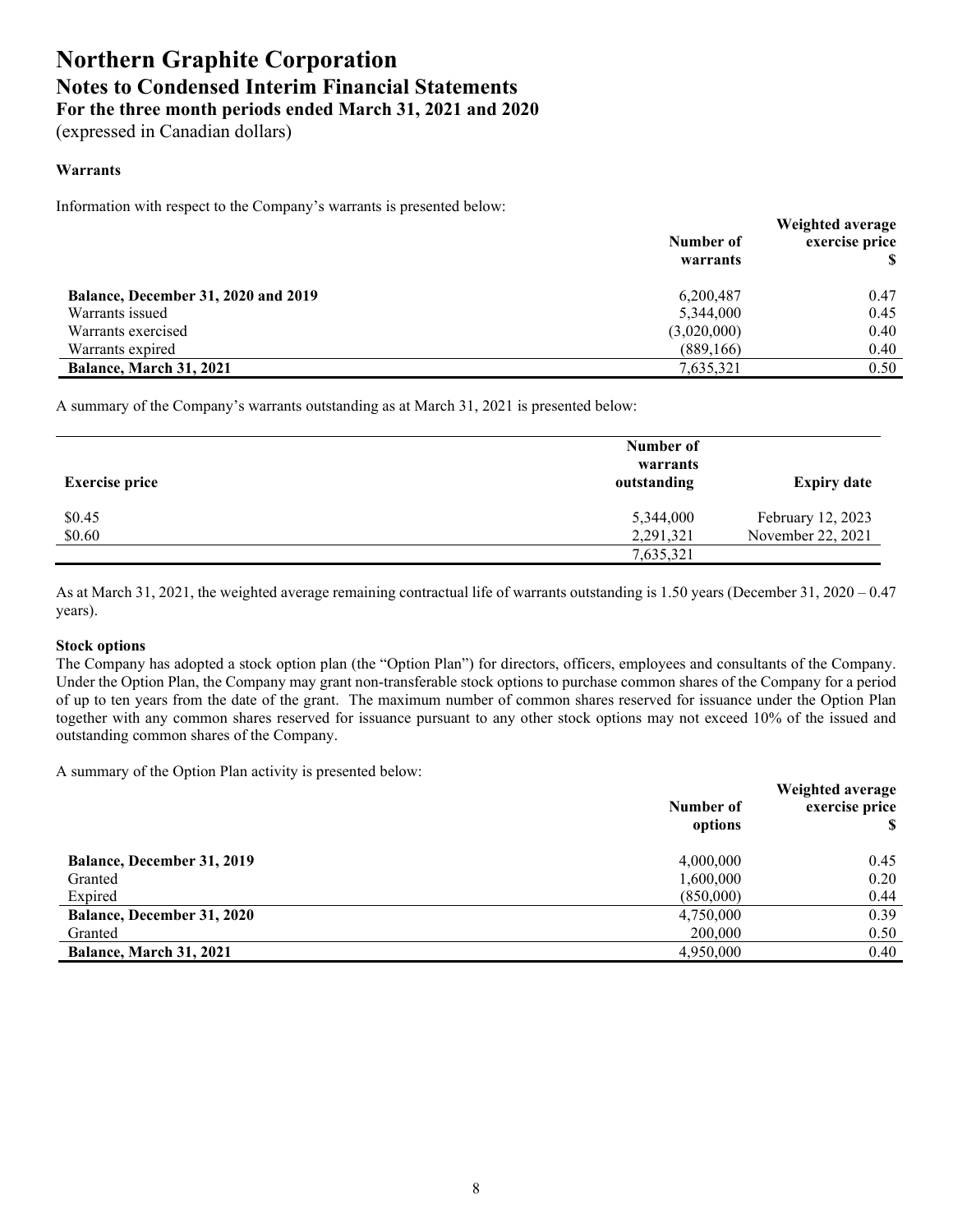(expressed in Canadian dollars)

A summary of the Company's outstanding stock options at March 31, 2021 is presented below:

| <b>Exercise price</b> | <b>Stock options</b><br>outstanding | <b>Stock options</b><br>exercisable | <b>Expiry date</b> |
|-----------------------|-------------------------------------|-------------------------------------|--------------------|
| \$0.20                | 100,000                             | 100,000                             | July 23, 2022      |
| \$0.20                | 1,500,000                           | 1,500,000                           | July 23, 2025      |
| \$0.25                | 150,000                             | 150.000                             | January 21, 2024   |
| \$0.50                | 2,200,000                           | 2,200,000                           | April 27, 2021     |
| \$0.50                | 200,000                             | 200,000                             | November 27, 2022  |
| \$0.50                | 600,000                             | 600,000                             | January 12, 2023   |
| \$0.50                | 200,000                             | $\overline{\phantom{0}}$            | February 22, 2023  |
|                       | 4,950,000                           | 4,750,000                           |                    |

As at March 31, 2021, the weighted average remaining contractual life of stock options outstanding is 1.81 years (December 31, 2020 – 2.05 years). As at December 31, 2020, a total of 4,750,000 stock options were exercisable. Subsequent to quarter end, during April 2021, the Company granted a total of 3,050,000 stock options exercisable at \$0.50 per share. Of this total 2,800,000 stock options expire April 15, 2026 and 250,000 stock options expire April 25, 2024.

The values of stock options determined during the three months ended March 31, 2021 and during the year ended December 31, 2020 utilized the Black-Scholes option pricing model with input factors and assumptions as follows:

|                                                   | Three months ended<br>March 31,<br>2021 | <b>Year ended</b><br>December 31,<br>2020 |  |
|---------------------------------------------------|-----------------------------------------|-------------------------------------------|--|
| Stock options granted during the period           | 200,000                                 | 1,600,000                                 |  |
| Weighted-average exercise price                   | \$0.50                                  | \$0.20                                    |  |
| Expected stock option life $(1)$                  | 2 years                                 | 2 to 5 years                              |  |
| Expected volatility <sup>(2)</sup>                | 109.5%                                  | $96.9\%$ to $107.6\%$                     |  |
| Risk-free interest rate $(3)$                     | $0.23\%$                                | $0.23\%$                                  |  |
| Dividend yield                                    | Nil                                     | Nil                                       |  |
| Forfeiture rate                                   | Nil                                     | Nil                                       |  |
| Weighted-average fair value (Black-Scholes value) | \$0.32                                  | \$0.13                                    |  |
|                                                   |                                         |                                           |  |

1. The Company estimates the expected stock option life (estimated period of time outstanding prior to exercise) based on the contractual term to expiry of stock options until such time that the Company can base its estimate on historical information pertaining to the Company's stock option exercise history.

- 2. The expected volatility was based on the Company's common share trading history over a period equal to the expected stock option life.
- 3. The risk-free interest rate is based on the yield of a Government of Canada marketable bond in effect at the time of grant with a term to maturity commensurate with the expected life of the stock option.

As at March 31, 2021 there was a balance of \$56,979 (December 31, 2020 - \$Nil) of unrecognized share-based compensation cost related to an unvested stock option award granted under the Option Plan.

#### **Contributed surplus**

Contributed surplus as at March 31, 2021 and December 31, 2020 consists of a share-based payment reserve related to stock options issued under the Option Plan.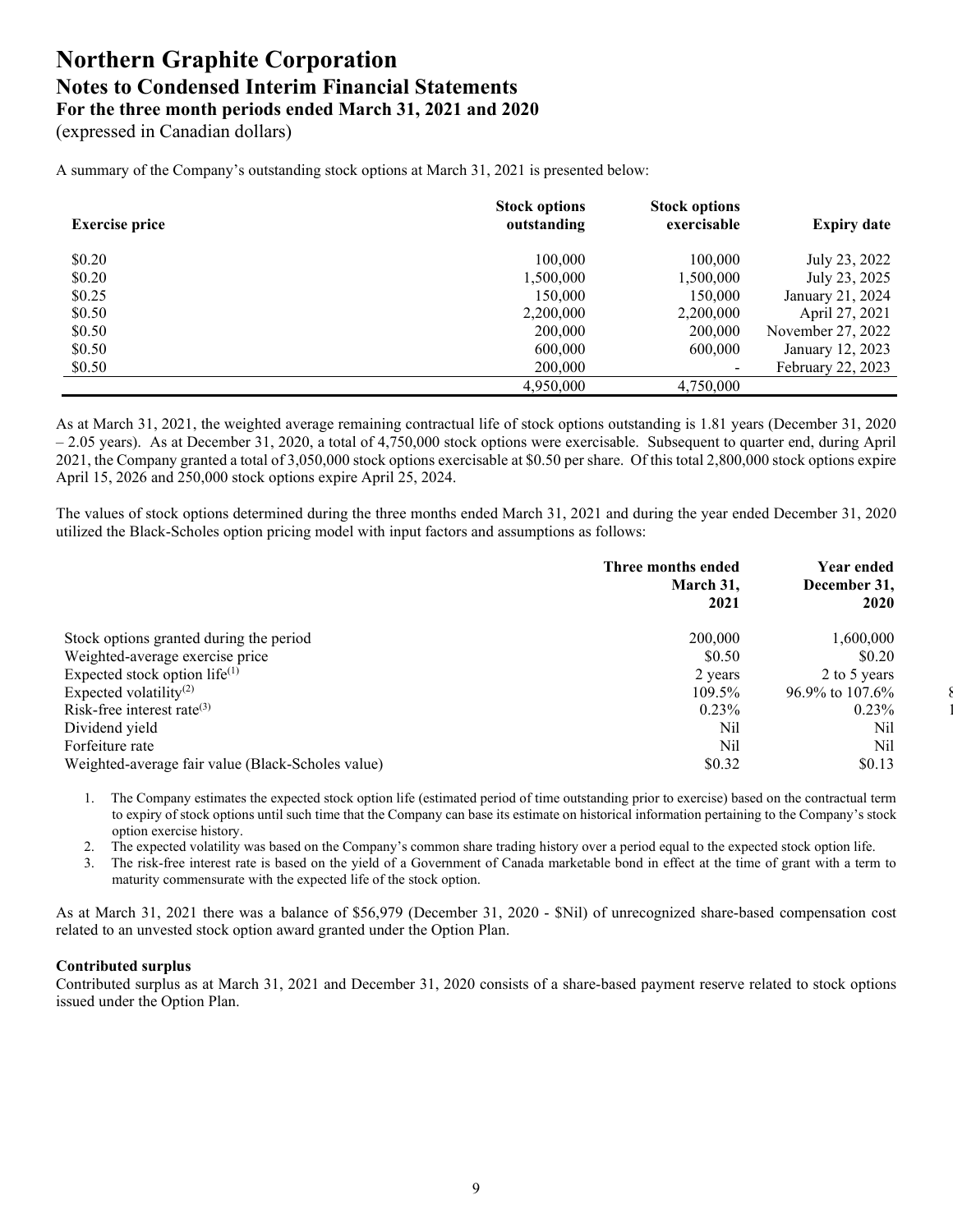(expressed in Canadian dollars)

#### *7. Capital disclosures*

The Company's capital consists of the equity attributable to the common shareholders, comprised of share capital and accumulated deficit. The Company's objective when managing capital is to safeguard the Company's ability to continue as a going concern so that it can continue to explore and develop its mineral resource property for the benefit of its shareholders. The Company manages its capital structure and makes adjustments based on the funds available to the Company in light of changes in economic conditions. The Board of Directors does not establish quantitative return on capital criteria for management, but rather relies on the expertise of the Company's management to sustain the future development of the Company. In order to facilitate the management of its capital requirements, the Company prepares annual expenditure budgets that consider various factors, including successful capital deployment and general industry conditions. Management reviews its capital management approach on an ongoing basis and believes that this approach, given the relative size of the Company, is reasonable.

As the Company is an exploration stage company, it has no revenues and its principal source of capital is from the issue of common shares. In order to achieve its objectives, the Company will spend its existing working capital and raise additional funds as required.

The Company is not subject to externally imposed capital requirements and there were no changes to the Company's approach to capital management during the periods presented in these Interim Financial Statements.

#### *8. Supplemental cash flow information*

Non-cash transactions not reflected in the statements of cash flows are as follows:

|                                                                              | Three months ended Three months ended |           |  |  |
|------------------------------------------------------------------------------|---------------------------------------|-----------|--|--|
|                                                                              | March 31.                             | March 31, |  |  |
|                                                                              | 2021                                  | 2020      |  |  |
| Exploration and evaluation costs in accounts payable and accrued liabilities | 16.890                                | 24.332    |  |  |

#### *9. Financial instruments and risk management*

#### **Fair value**

Certain of the Company's accounting policies and disclosures require the determination of fair value. Fair value represents the amount at which a financial instrument could be exchanged between willing parties, based on current markets for instruments with the same risk, principal and remaining maturity. Fair value estimates are based on quoted market values and other valuation methods. Fair values have been determined for measurement and/or disclosure purposes based on the fair value hierarchy contained in the Company's financial instrument accounting policy. When applicable, further information about the assumptions made in determining fair values is disclosed in the notes specific to that asset or liability.

As at March 31, 2020 the levels in the fair value hierarchy into which the Company's financial assets and liabilities are measured and recognized on the statement of financial position at fair value on a recurring basis are categorized as follows: Cash and cash equivalent (Level 1) of \$4,871,161 (December 31, 2020 - \$1,211,575) and marketable securities (Level 2) of \$609,500 (December 31, 2020 - \$336,315).

As at March 31, 2021 and December 31, 2020, there were no financial assets and liabilities measured and recognized at fair value on a non-recurring basis. The Company's policy for determining when a transfer occurs between levels in the fair value hierarchy is to assess the impact at the date of the event or the change in circumstances that could result in a transfer. There were no transfers between Level 1, Level 2 and Level 3 during the three months ended March 31, 2021 or the year ended December 31, 2020. As at March 31, 2021 and December 31, 2020, there were no financial assets or liabilities measured and recognized in the statements of financial position at fair value that would be categorized as Level 3 in the fair value hierarchy.

The carrying value of cash and cash equivalents and accounts payable and accrued liabilities approximates fair value due to the shortterm nature of these financial instruments. The carrying value of marketable securities approximate fair value as they are recorded based on the quoted market price of the securities less a discount for lack of marketability due to the trading date restrictions placed on the securities. The carrying value of the reclamation deposit approximates its fair value as it bears a market rate of interest.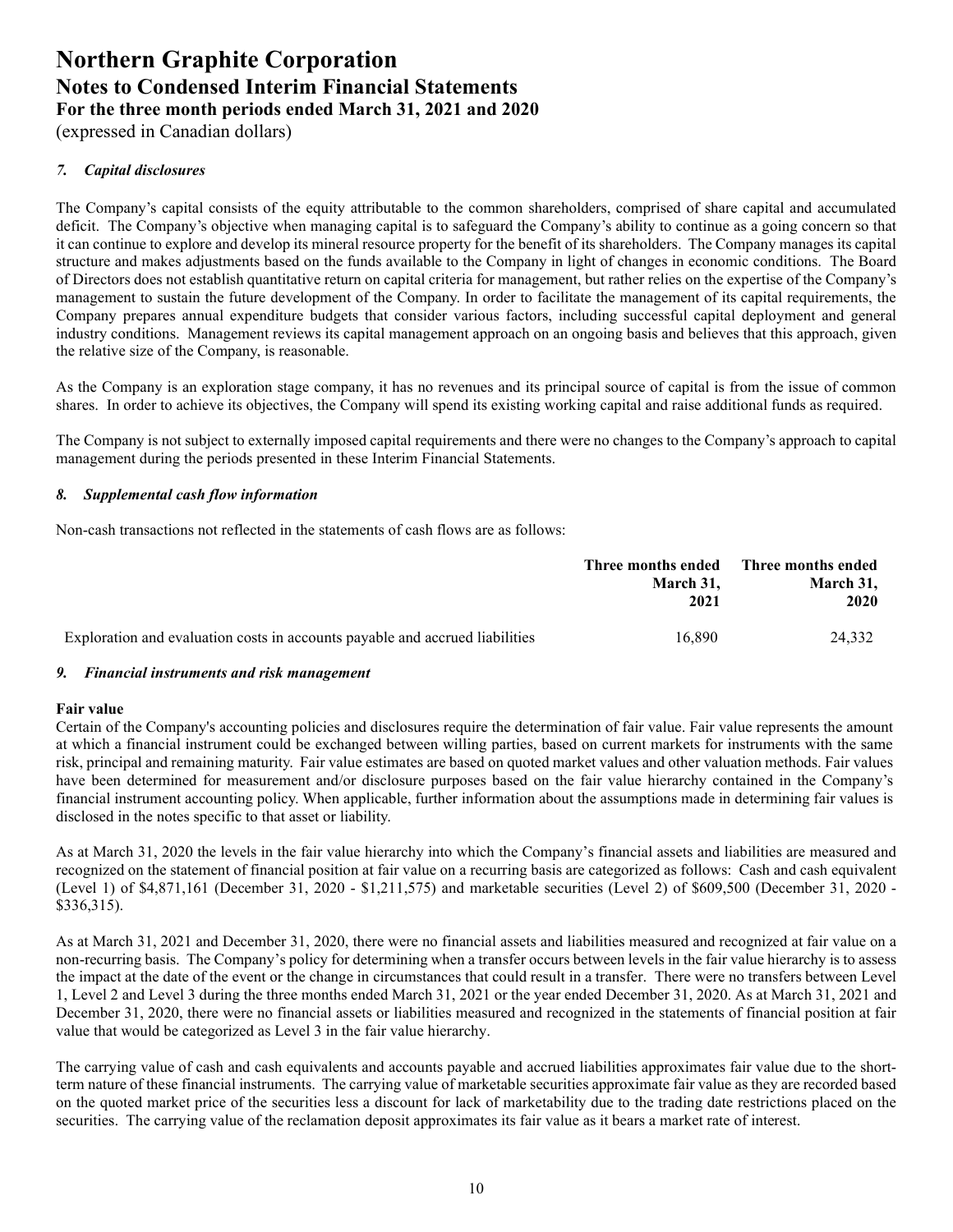(expressed in Canadian dollars)

#### **Currency risk**

As the majority of the Company's expenditures are in Canadian dollars, the Company limits its exposure to currency risk by maintaining its cash and cash equivalents in Canadian dollars. The Company periodically carries a portion of its accounts payable and accrued liabilities in US dollars, and is subject to currency risk on these balances. However, the Company considers this risk to be minimal.

#### **Credit risk**

Credit risk is the risk of a loss if a counterparty to a financial instrument fails to meet its contractual obligations. The Company limits its exposure to credit risk by holding its cash in deposits with high credit quality Canadian financial institutions, and considers this risk to be minimal.

#### **Liquidity risk**

Liquidity risk is the risk that the Company will not be able to meet is financial obligations as they come due. The Company manages its liquidity risk through the management of its capital structure. Further discussion on liquidity and management's plans are outlined in note 2.

#### **Interest rate risk**

Interest rate risk is the risk that the fair value of future cash flows of a financial instrument will fluctuate because of changes in market interest rates. The Company is not exposed to interest rate risk due to the short-term nature of its financial instruments.

#### *10***.** *Related party transactions and compensation of key management*

#### **Key management compensation**

During the three month period ended March 31, 2021, the Company expensed management fees to a company owned and controlled by key management personnel of \$19,204 (Q1 2020 – \$15,491) and salary and compensation to key management personnel of \$45,000 (Q1 2020 – \$45,000). During the three month period ended March 31, 2021, the Company expensed directors' fees of \$15,000 (Q1 2020 – \$15,000). During the three month period ended March 31, 2021, the Company expensed share-based compensation for stock options granted to key management personnel and directors of  $Nil$  (O1 2020 –  $Nil$ ).

As at March 31, 2021, \$55,056 (December 31, 2020 – \$95,884) was included in accounts payable and accrued liabilities owing to officers and directors relating to management and director fees and for reimbursement of expenses.

#### *11***.** *Commitments*

#### **Leased mineral claims**

In connection with the Bissett Creek Property, the Company is required to make royalty payments of \$20 per ton of graphite concentrate produced to the previous owners and a 2.5% net smelter return is payable on any other minerals derived and sold from the Bissett Creek Property. An advance royalty of \$27,000 per annum is payable in semi-annual installments. The advances will be credited against any future production royalty payments.

On July 15, 2020, the Company closed the sale of a 1% gross revenue royalty on its Bissett Creek Property to Electric Royalties Ltd. (see notes 4 and 6).

#### **Contractual obligations**

As at March 31, 2021 and 2020, the Company had no contractual obligations which related to costs associated with work at the Bissett Creek Property.